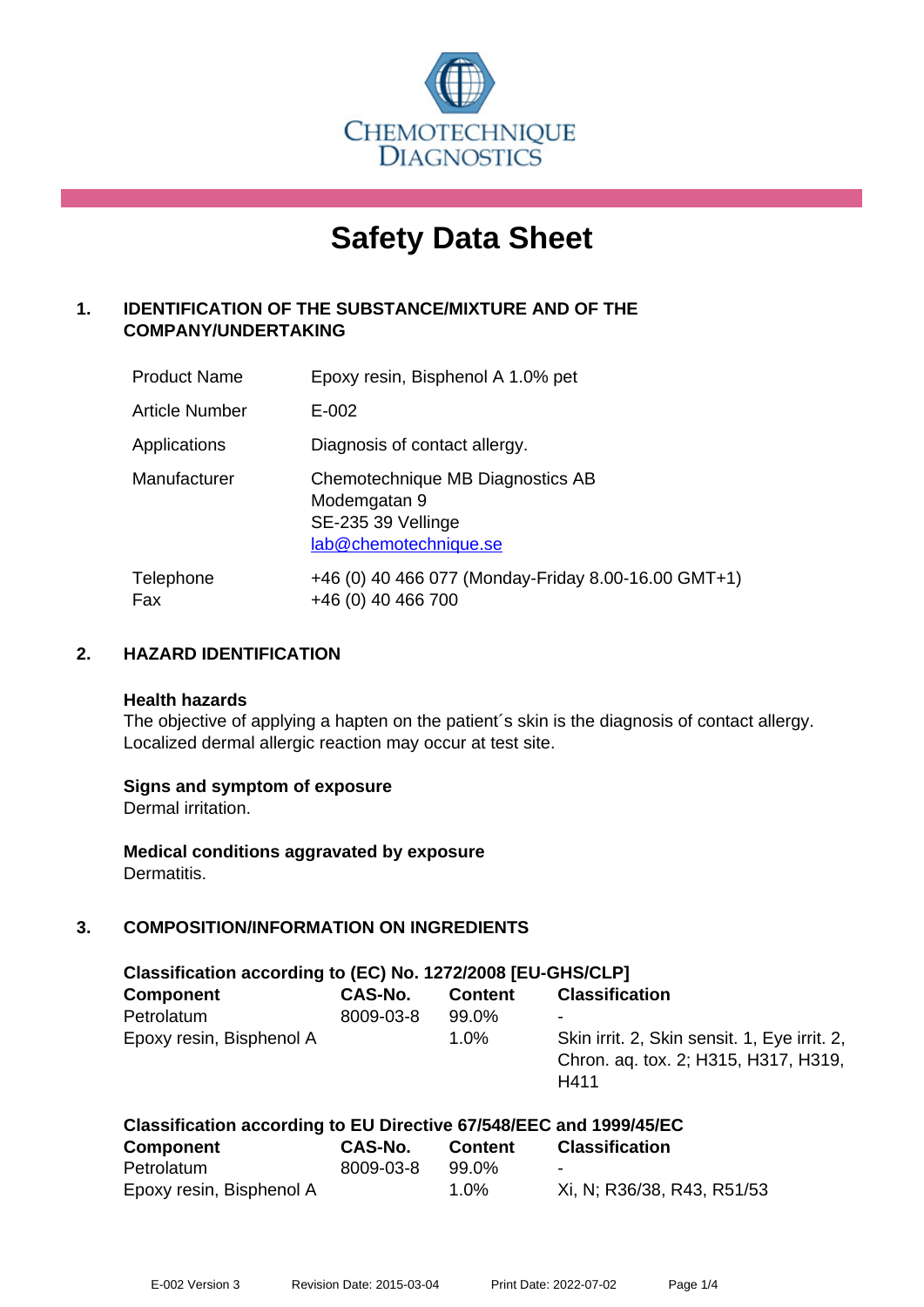## **4. FIRST AID MEASURES**

## **Emergency and first aid procedures**

Obtain medical attention.

# **5. FIRE-FIGHTING MEASURES\***

#### **Suitable extinguish media**

CO2, powder or water spray. Fight larger fires with water spray or alcohol resistant foam.

# **For safety reasons unsuitable extinguishing agents**

Water with full jet.

## **Special protective equipment for fire-fighters**

Wear self-contained respiratory protective device. Wear fully protective suit.

\*Data is shown for petrolatum only

## **6. ACCIDENTAL RELEASES MEASURES**

**Steps to be taken if material is released or spilled** Contain and place in a closed container.

# **7. HANDLING AND STORAGE**

**Precautions to be taken in handling and storage** Store dark at 5-8°C. Avoid extended exposure to light. FOR EXTERNAL USE ONLY.

# **8. EXPOSURE CONTROLS/PERSONAL PROTECTION**

**Respiratory protection** Not required.

**Ventilation** Local exhaust.

**Protective gloves** Disposal gloves.

#### **Eye protection** Not required with normal use.

## **Work/Hygienic practices**

Wash hands after each use.

## **9. PHYSICAL AND CHEMICAL PROPERTIES**

Odour **Odourless** 

Appearance Ivory White Semi Solid

Melting point\* 50-55° C Flash point\*  $>100^{\circ}$ C

Boiling point\* No data available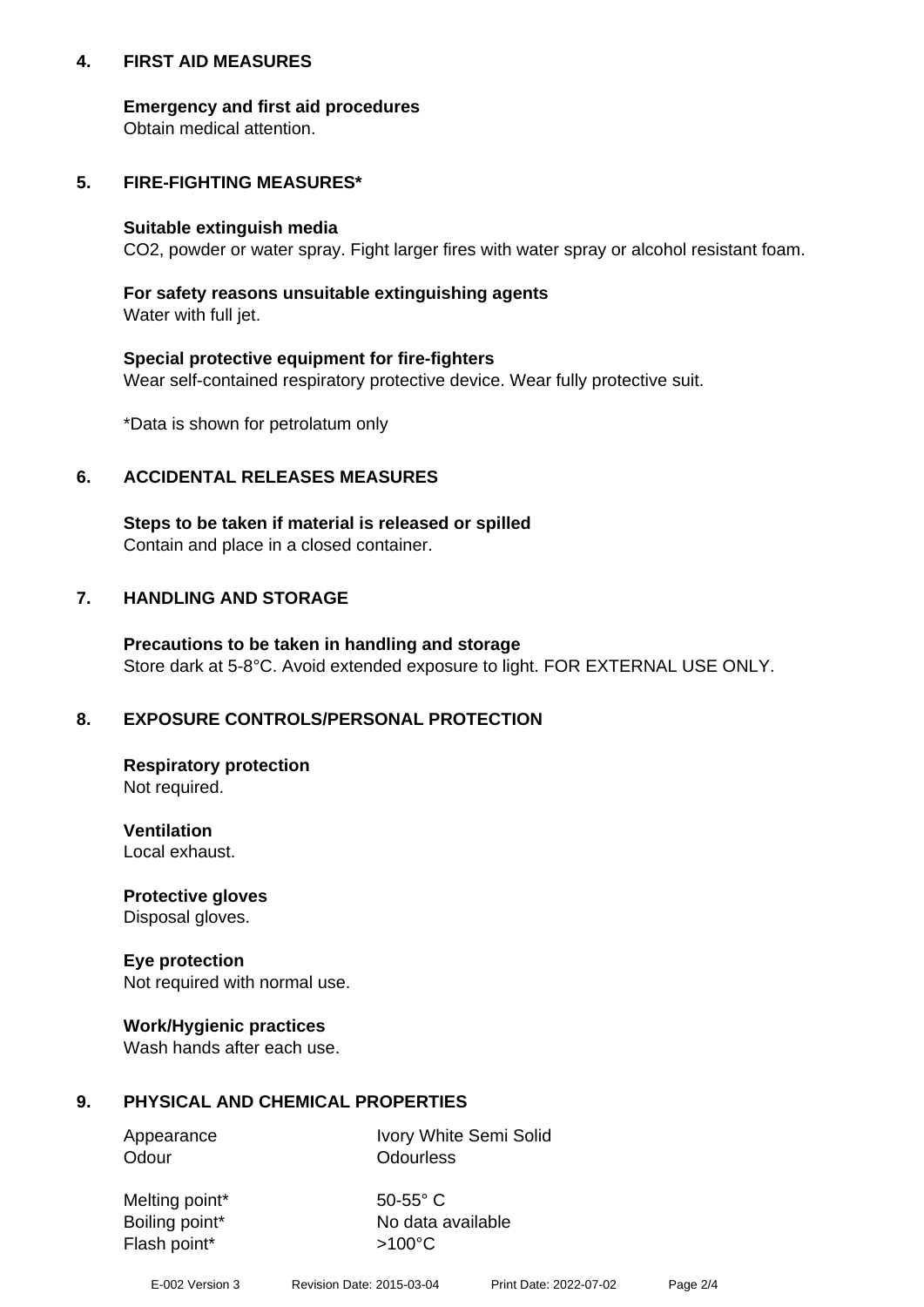Density\* No data available. Solubility in/Miscibility with Water\*

Self ignition\* Product does not self ignite. Danger of explosion\* Product does not present an explosion hazard. Insoluble

\*Data is shown for petrolatum only

# **10. STABILITY AND REACTIVITY**

#### **Incompability**

May react with strong oxidizing agents.

#### **Stability**

Stable at recommended storage conditions.

#### **Hazardous byproducts**

Combustion may generate CO, CO2 and other oxides.

**Hazardous polymerization**

Will not occur.

## **11. TOXICOLOGICAL INFORMATION**

No data available.

## **12. ECOLOGICAL INFORMATION**

No data available.

## **13. DISPOSAL CONSIDERATIONS**

#### **Waste disposal method**

Comply with federal, state/provincial and local regulation.

#### **14. TRANSPORT INFORMATION**

Not dangerous goods.

## **15. REGULATORY INFORMATION**

The classification is according to the latest editions of the EU lists, and extended by company and literature data.

## **16. OTHER INFORMATION**

#### **Text of H-statements and R-phrases mentioned in Section 3**

| Skin irrit. 2     | Skin irritation (Category 2)          |
|-------------------|---------------------------------------|
| Skin sensit. 1    | Skin sensitization (Category 1)       |
| Eye irrit. 2      | Eye irritation (Category 2)           |
| Chron. aq. tox. 2 | Chronic aquatic toxicity (Category 2) |
|                   |                                       |